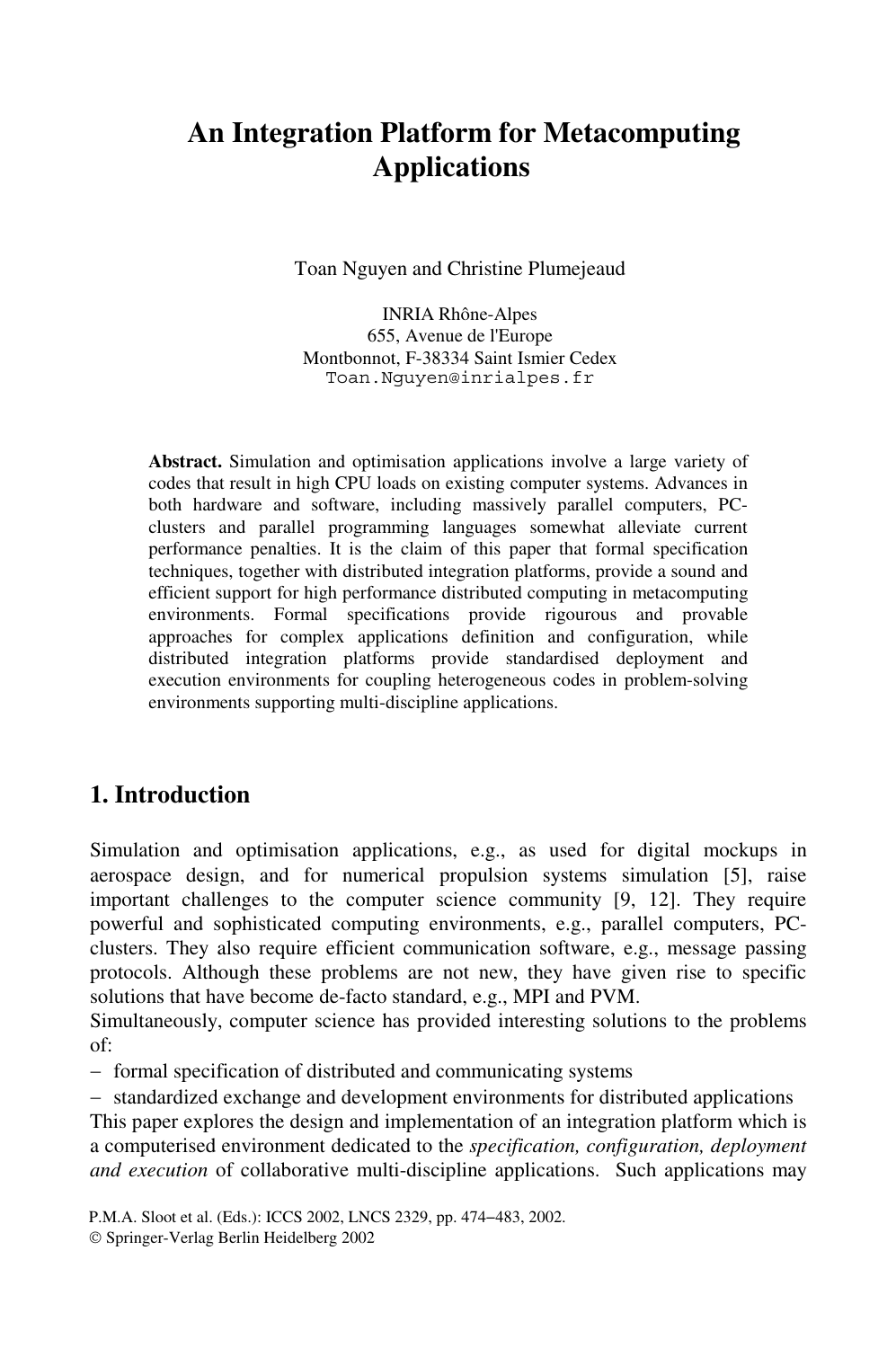invoke a variety of software components from various disciplines that are connected together to collaborate on common projects.

It details the development of an integration platform called *CAST* (an acronym for " *Collaborative Applications Specification Tool* ") allowing the execution of testcases for aerodynamic design in the aerospace industry. The platform is based on an high-level graphic user interface (Figure 1) allowing the formal specification of optimisation applications, based on the work of Milner's process communication algebra SCCS [8]. It is deployed on a network of workstations (NOW) and PCclusters connected by a high-speed network called VTHD [13] and communicating through a CORBA object request broker [10]. This was developed in part for a european Esprit HPCN project, called " DECISION ": *Integrated Optimisation Strategies for Increased Engineering Design Complexity* [3].

The paper is organised as follows. Section 2 is an overview distributed integration platforms. It details the *CAST* integration platform dedicated to distributed multidiscipline applications, including example test-cases. Section 3 is a conclusion.

# **2. Distributed Integration Platforms**

Research in operating systems has emphasised the advantages of software components for distributed computing, e.g., EJB (Enterprise Java Beans), CCM (Corba Components Model) [1]. They allow the definition, deployment and execution of distributed applications formed by various heterogenous software modules which were not necessarily designed to cooperate. Further, they can reside on heterogeneous platforms, provided that they communicate through a common hardware or software medium.

Hence, the idiosyncracies of the data and module distribution is left to the software developers. This is in constrast with dedicated standards that are used for parallel programming, e.g., MPI. Here, the developers must code inside the modules the grouping and spawning of the execution processes. The actual application code is therefore mixed with distribution and parallelisation statements. This is not the case with environments where modularity and transparent distribution is supported, e.g., CORBA. Here, the users' code can be used as is, without modifications.

A particular test-case will illustrate the following sections. It consists in the shape optimisation for an airfoil in stationary aerodynamic conditions [6]. The goal is to reduce the shock-wave induced drag (Figure 2). Two algorithms are involved. One, which computes the airflow around the airfoil, the other which optimises the airfoil's shape. The entry data are the airfoil shape (RAE2612), its angle of attack (2 degrees), the airflow speed (Mach 0.84) and the number of optmisation steps (100). This problem requires several CPU hours on an entry level SUN Sparc workstation running the Solaris 2.6 operating system.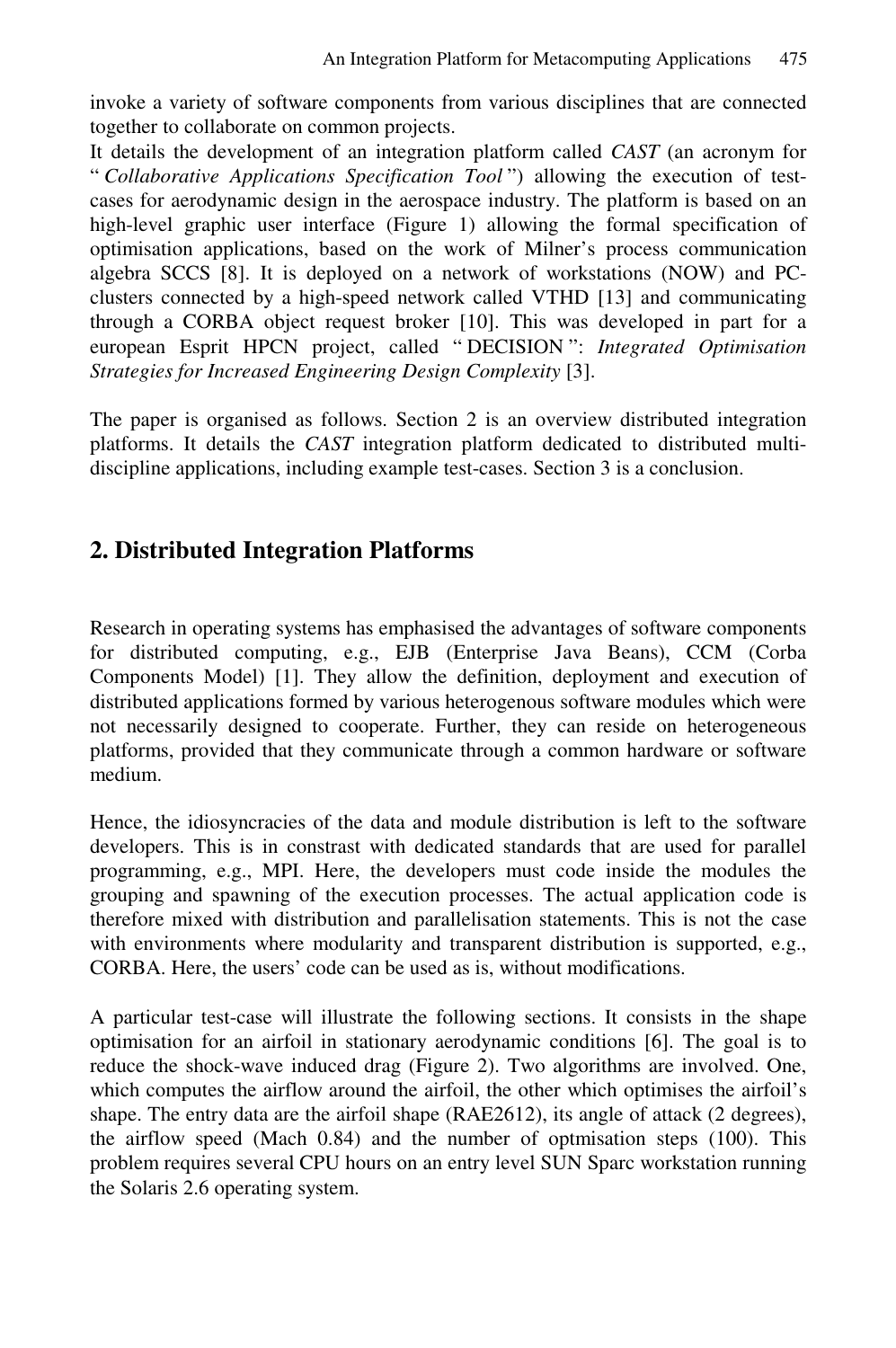### **2.1 Principles**

*CAST* is an integration platform designed to fulfill the requirements of distributed simulation and optimisation applications in complex engineering design projects.

Example applications are industrial projects in the electronics and aerospace industry, in particular concerning multi-discipline optimisation, e.g., coupled aerodynamics, structure, acoustics and electromagnetics optimisation.

The target user population includes project managers and engineers that are experts in their particular domain, i.e., electromagnetics, aerodynamics. They are well aware of computer technology, but not necessarily experts in formal process specifications, theoretical computational mathematics, nor object-oriented, CORBA and components programming.

This constrains the integration platform to provide a high-level user interface, with no exotic idiosyncracies related to process algebras and distributed computing.

The fundamentals of the platform are therefore:

- to rely on a sound theoretical background for process specifications

- transparent and widely accepted standards for distributed computing

- transparent use of a large variety of software

- transparent use of distributed and heterogeneous computer platforms

- hign-level user interface for ease of use by end-users, that are experts in non computer science areas of interest.

The platform supports the definition, configuration, deployment and execution of multi-discipline applications distributed over NOW, LAN, WAN and PC-clusters.

They are formed by collaborating modules which may run on heterogeneous computers. The modules may be implemented using various programming languages and they dynamically exchange data.

They are synchronised by user-specified plans which include sequences, embedded and interleaved loops, and fork operators. These synchronisation operators are components of a process algebra which is primarily based on Milner's SCCS algebra [8].

For instance, the formal specification of the HBCGA (Hybrid Binary Coded Genetic Algorithm) wing shape optimisation example detailed in Section 2 produces the following SCCS formula:

InitBCGA:InitHybrid:BGGA:(TRUE:(END)+FALSE:(FUN:(TRUE:( HYBRID:(TRUE:(=>InitHybrid)+FALSE:(=>FUN)))+FALSE:(=>BG GA))))

where BCGA, FUN, HYBRID and the various INIT modules are connected by the loop operator, depicted by  $\equiv$  >', the sequence operator  $\cdot$  :' and the choice operator '+'. Other SCCS operators are available, including the synchronisation of tasks '&' and the parallelisation operator '/'. The icons on the left-hand menu are used to build the application on the screen by the use: they represent the SCCS operators. The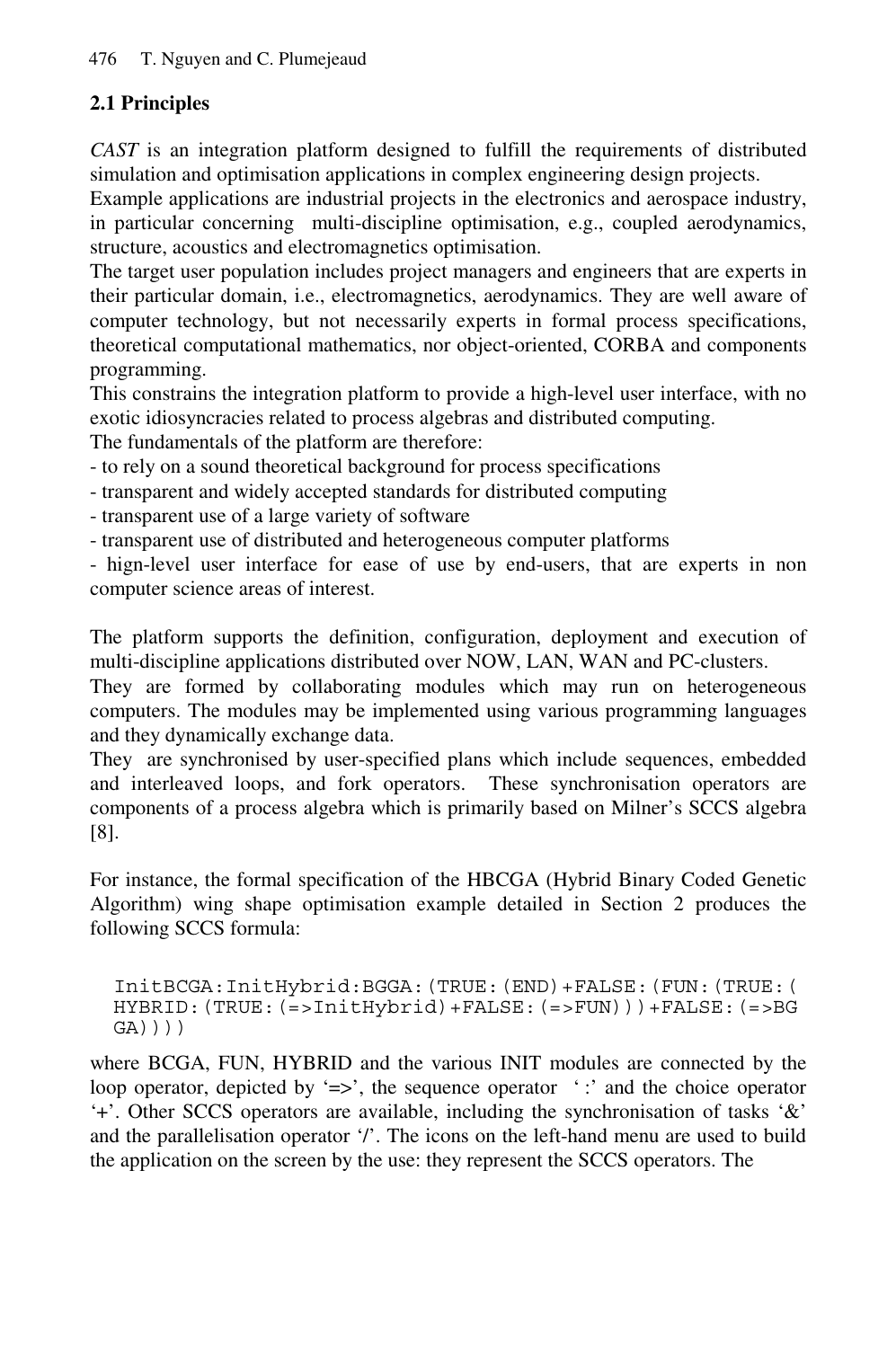tasks are defined by the users on menu driven screens that are not depicted here. Note that this example involves two embedded loops and two interleaved loops.

The icons on the top menu line are tools to invoke various operations: opening of a file, undo/redo, save to file, etc. Predefined applications may be loaded and modified on-line or included in new applications, i.e., existing applications may be saved and reuused later to form new ones.

The SCCS formula is produced automatically by *CAST 2.0* from the application's graphic specification. It is used internally to generate the adequate distributed execution structure.



**Fig. 1.** *CAST: the user inerface*

The integration platform provides a high-level icon-based interface to the users which can invoke simulation, verification, configuration, deployment and execution tools. The result of the above HBCGA example is depicted by Figure 2.

Hardware configurations are uniformly supported, i.e., workstations, PC-clusters and computers connected through NOW, LAN, WAN are transparently supported through the definition of execution locations for the user modules. This is done by specifiying the CORBA name servers for the various modules. Currently, no dynamic migration of modules is supported by CAST. The end-user has no choice concerning the execution location of the modules. Execution of the modules are invoked by dynamic request to the ORB: the name server includes the name of the methods implementing the required codes in the wrapper object definitions for any particular module.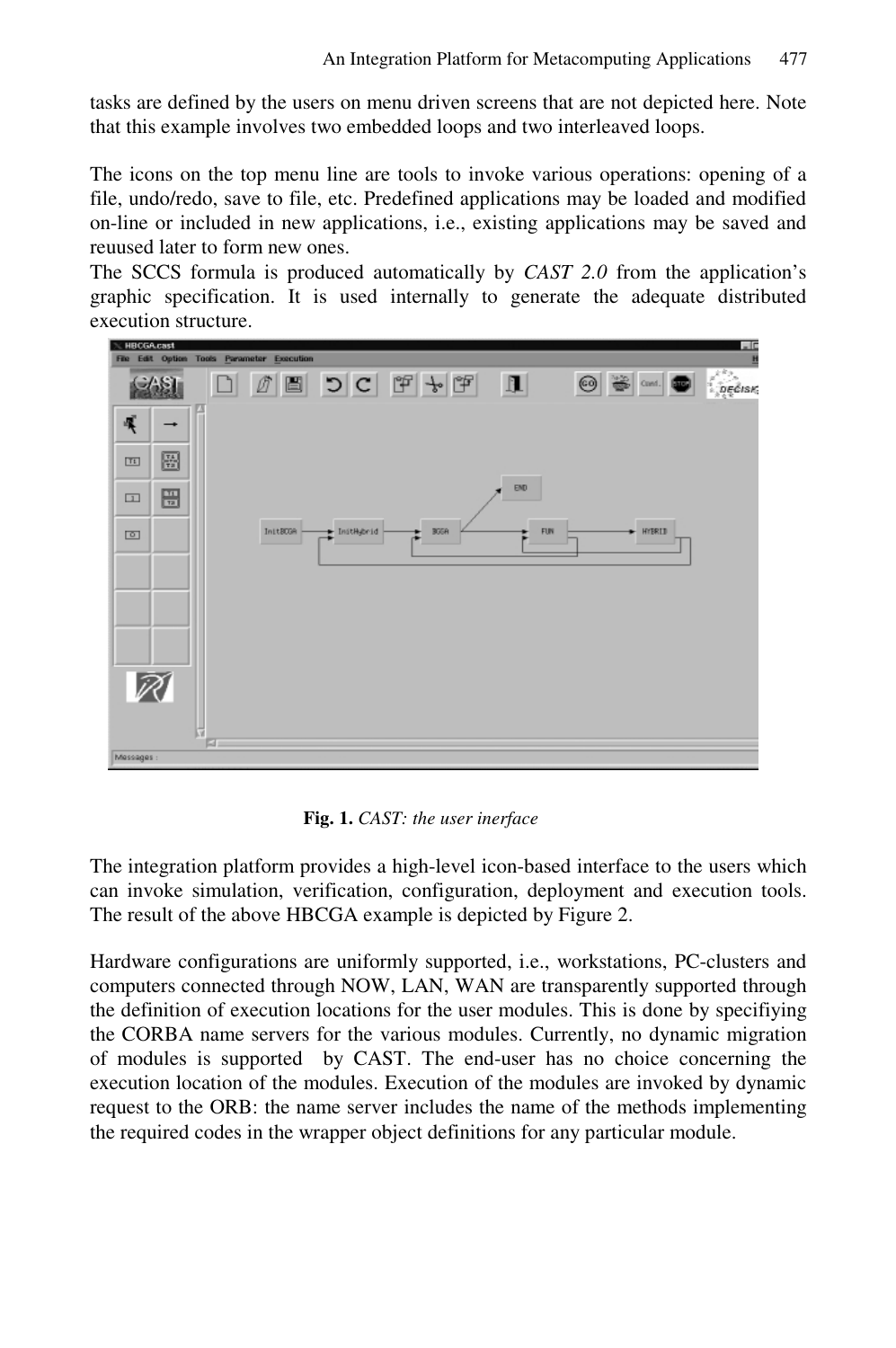#### **2.2 Specification of Complex Applications**

The benefit gained from using process algebras to define the user applications is twofold:

- $-$  it constrains the application developers to specify rigorously the modules interactions and scheduling, without programming first the modules inputs/outputs, thus leaving implementations considerations to a later phase in the application design
- it produces formal specifications which can be processed by automatic verification and reduction algorithms, thus ensuring further computational properties, e.g., fairness, deadlocks freeness, accessibility of the modules, etc.

Although the last point is not yet implemented, it is foreseen that the introduction of verification and reduction algorithms will permit a significant gain in the integration of complex distributed applications involving a large number of modules. This provides a sound and theoretical background on which to rely in order to eventually formally specify, prove and verify the application processes. For example, electronic chips co-simulation involves dozens of modules which cooperate to simulate the various aspects of electronics: electrical, thermal, clocks, etc. Managing and controlling the interactions of these modules may require intricate relationships. Proving that that these interactions are properly implemented and that the simplest simulator has indeed been designed can be a cumbersome task that may benefit from model validation and verification tools inherited from formal verification techniques. This is common use in electronic chip design, and can be straightforwardly implemented in CAST.

#### **2.3 Implementation**

A demonstrator was developed during a first six months phase (April-October 1998).This preliminary Corba-compliant integration platform was demonstrated during the second DECISION project review in Sophia-Antipolis, October 1998. It relied on the *ILU* object request broker (ORB) from Xerox [4] and the *OLAN* distributed application configuration environment [1].

*ILU* has interesting features, including interfaces with a variety of programming languages, e.g., C, C++, Lisp, Java, Python. But inherent limitations (e.g., no interface repositories, no multi-threading) and performance penalties lead however to the replacement of these software.

The replacement by the *Orbacus* ORB [10] from Object-Oriented Concepts, Inc., a fully Corba-compliant ORB, started in November 1998. *Orbacus* permits a seamless integration with the C++ and Java languages. This made possible the fast implementation of the Corba version of *CAST* on Unix workstations.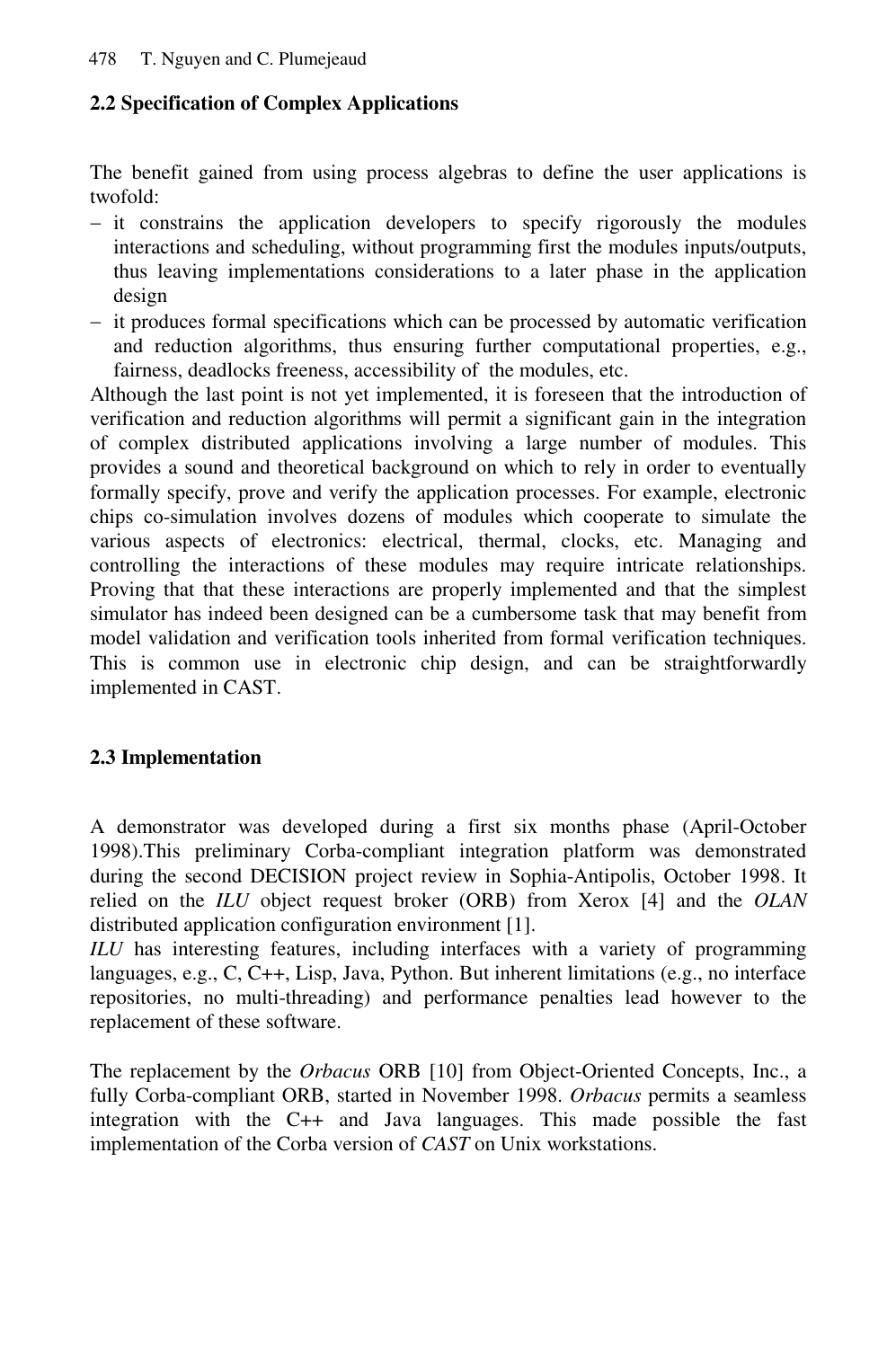The prototype was demonstrated in April 1999. A contributing factor was the C++ language chosen for the implementation of *CAST*. Based on these grounds, the upgrade to an extensive Corba-compliant integration platform, named *CAST 2.0*, was therefore straightforward.



**Fig. 2.** *Wing shape optimisation: induced drag reduction in high-speed cruise configuration*

Extensions to the platform have since been implemented to support the dynamic plugin of solvers and optimisers to the platform. This uses the full dynamic creation and invocation capabilties of the CORBA object-request broker.

#### **2.4 Integration of Parallel Codes**

A later development phase started in 2000 to support parallel codes and execution on remote PC-clusters over wide-area networks. By the end of year 2000, this was operational concerning the execution of parallel codes on PC-clusters. The users can now define distributed simulation and optimisation applications that involve sequential and parallel codes that cooperate. The codes run on parallel computers, NOW and PC-clusters that are distributed over wide area networks.

Interfacing existing codes that involve MPI statements with CORBA was a challenge. Various work has already been carried out concerning the integration of parallel codes in distributed computing environments and was of invaluable help for this matter. Our implementation uses the notion of " parallel CORBA objects " developed in PACO by the *PARIS* project at IRISA [11]. Basically, a parallel CORBA object is a collection of similar objects running in parallel on a PC-cluster for example. They are managed by a particular server object which interfaces with the remote clients. The parallelism is therefore transparent to the end user. This provides for the seamless integration of parallel codes, written in Fortran using MPI for example, up to the interface of the code with the parallel CORBA objects. PACO is itself built on the MICO object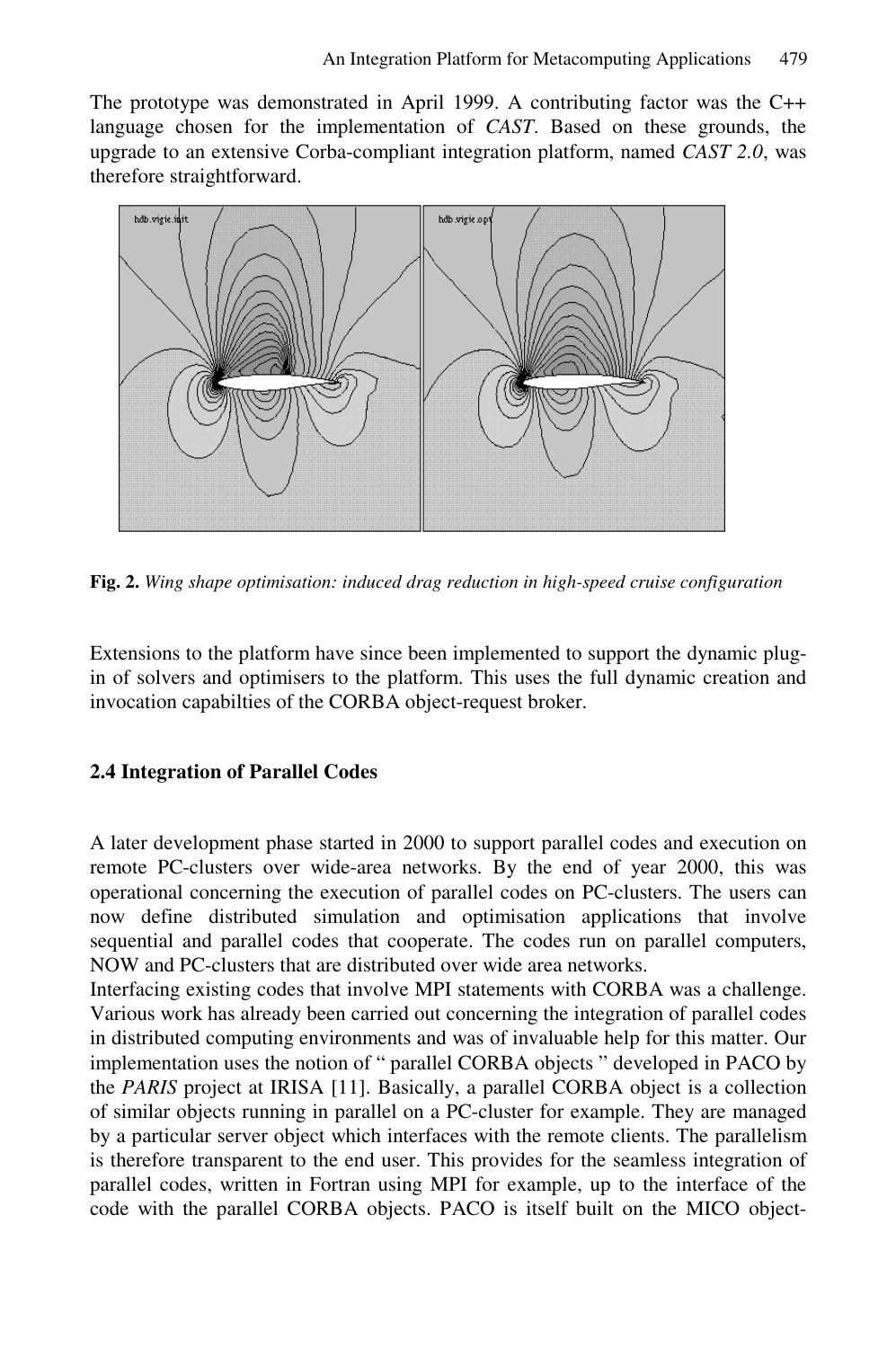request broker [7]. MICO has therefore become the new ORB layer used by *CAST* since September 2000.

The 2D wing shape optimisation example (Figure 2) presented in Section 2 was run on a PC-cluster using a parallel version of the genetic algorithm written in Fortran, using MPI statements. It was later made compliant with CORBA using PACO. It was run as a set of servers and a *CAST* client on the network. In the last implementation, there are several servers, one which is dedicated to the genetic optimisation algorithm, and the others which are dedicated to the CFD and mesh calculations.

### **2.5 Metacomputing**

The next step, which started in January 2001, involved the execution of simulation applications concerning aerodynamic optimisation of airfoils in a metacomputing environment, including workstations and PC-clusters distributed over several locations at INRIA Rennes, INRIA Sophia-Antipolis near Nice and INRIA Rhône-Alpes in Grenoble all connected by a high-speed gigabits/sec network (Figure 5).

Based on performance tests conducted on various deployment configurations, the *CAST* software runs on the PC-cluster in Grenoble, the parallel genetic optimisation algorithm runs on the PC-cluster in Sophia-Antipolis, and several instances of the CFD solver run on the PC-cluster in Rennes. CAST is a CORBA client for the genetic algorithm server, which acts in turn as a client for the CFD solvers (Figure 3).

The PC-cluster in Grenoble includes 225 Bi-Pentium III 733 MHz processors connected by a 100 Mbits/sec FastEthernet network, running Linux (Mandrake 7.0). The PC-cluster in Rennes includes 20 bi-Pentium III, 500 MHz, and bi-Pentium II, 450 MHz., connected by a FastEthernet 100 Mbits/sec network, running Linux (Debian 2.2). The PC-cluster in Sophia-Antipolis includes 33 bi-Pentium III processors (19 running at 933 MHz and 14 at 500 MHz), running Linux 2.2.



**Fig. 3.** Clients and servers for the optimisation application.

Several instances of the CFD solver run in parallel to account for the candidate solutions generated by the genetic algorithm. Each CFD solver is allocated several processors to account for the domain decomposition of the area around the airfoil,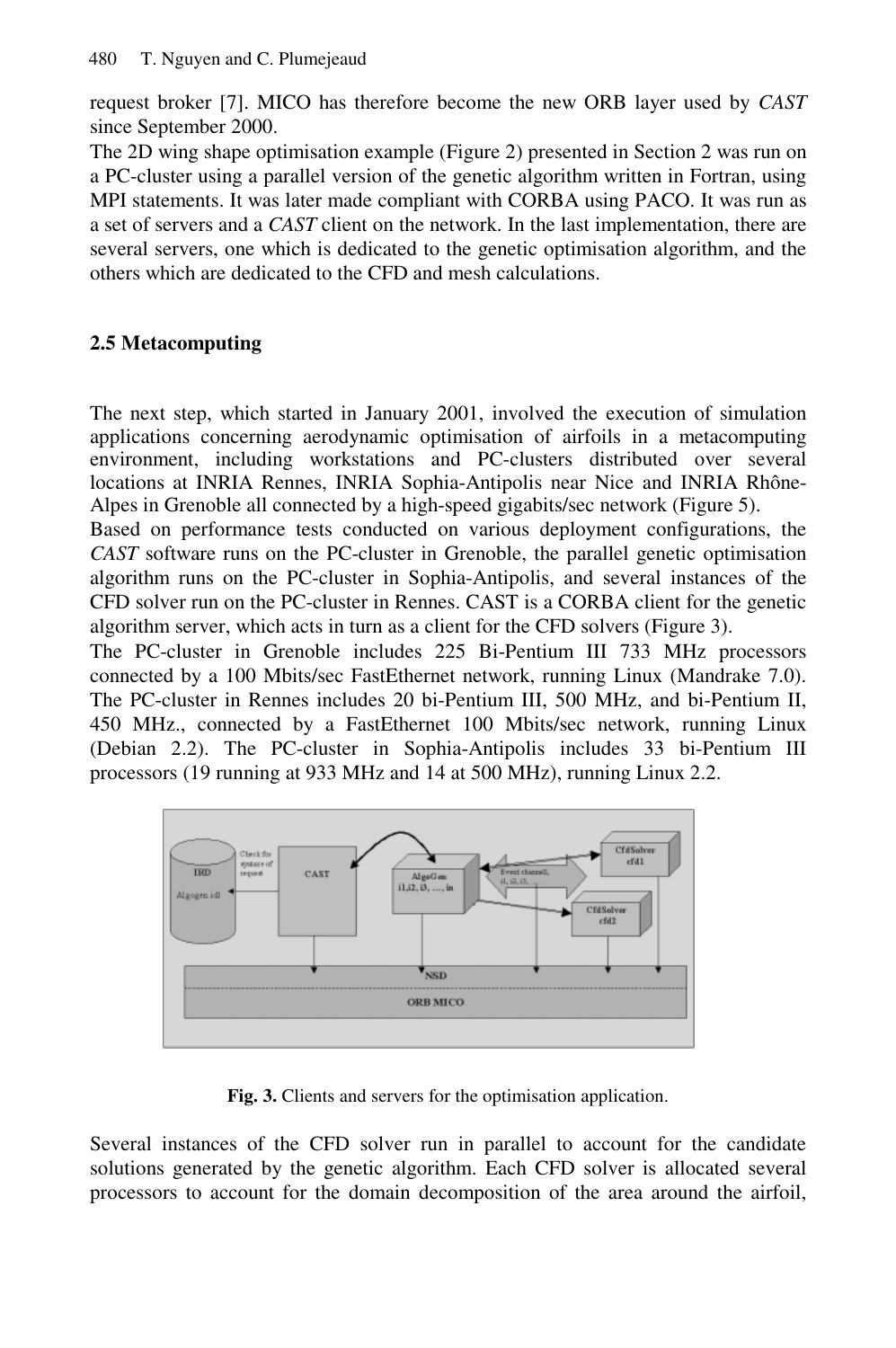which is statically divided into four sub-domains (Figure 4). One processor is allocated to each of the sub-domains. The airflow around the wing shape is computed each time the airfoil is modified by the optimisation algorithm, i.e., for each optimisation loop. Each optimisation loop generates several candidate solutions, which are then evaluated in parallel, i.e., the mesh and the flow is computed for each optimisation loop and for each solution generated by the optimisation algorithm.

In this example, the CFD solvers are the most time-consuming tasks. It is therefore of most importance to duplicate and parallelize the mesh generation and computation of the airflow around the wing shape. This is why there are several instances of the solver executing in parallel for each candidate solution, in fact four of them for one wing shape instance. There are in turn several candidate solutions that are produced by the genetic optimisation algorithm that are evaluated in parallel. The processor allocation is done statically: a requested number of processors is queried on each PC-cluster prior to the execution of the application. It is then allocated to the specific tasks to execute. Various performance tests have been conducted for this particular application. The PC-clusters are connected by the high-speed gigabits/sec VTHD network [13] (Figure 5).

## **3. Conclusion**

This paper presents a software integration platform called *CAST* that combines both techniques of formal specifications and distributed object-oriented development, for the specification, configuration, deployment and execution of complex engineering applications in a unified and operational way.

The platform was developed on Unix workstations and communicate through a commercial CORBA object request broker. It was successfully tested, showing blazing performance, against complex optimisation applications in a distributed environment involving several remotely located PC-clusters at INRIA, connected to a gigabits/sec high-speed network called VTHD.

The target user population includes project managers and engineers that are expert in their particular domain, e.g., aerodynamics, electromagnetics.

The application tasks and their interactions are transparently mapped to distributed software components. They are implemented using object-oriented programming techniques. The actual user modules may include simultaneously non object-oriented code, e.g., Fortran subroutines, as well fully object-oriented software, e.g., C++. In this case, *CAST* takes automatically into account the diversity of the interfaces and parameters for the various modules.

The *CAST* integration platform also offers a high-level graphics interface for the specification of complex multi-discipline applications, thus making the formal algebraic and theoretical background on which it is based, as well as the technicalities of distributed computing, totally transparent to the end-users.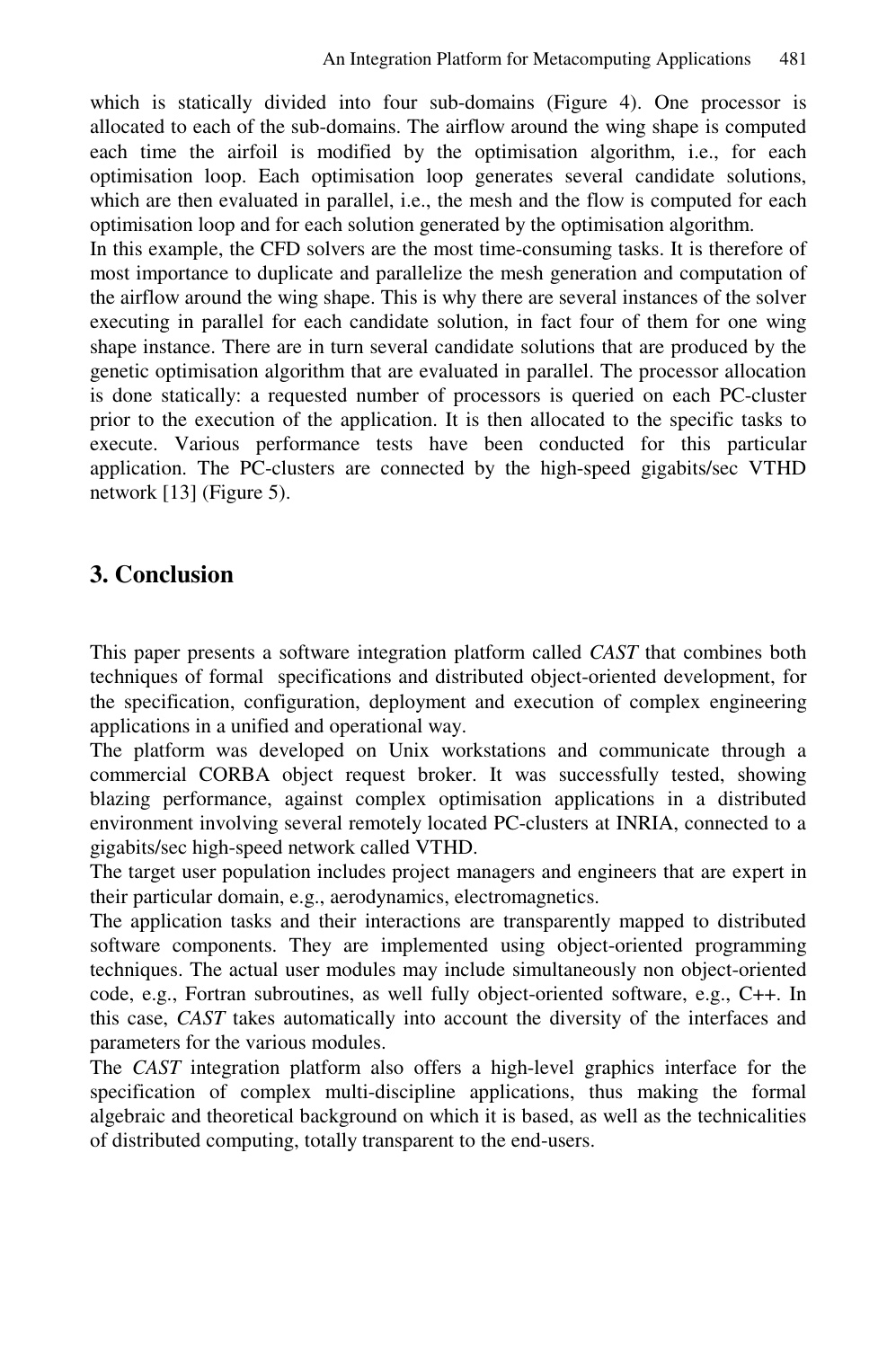

**Fig. 4.** *Interaction between the genetic algorithm and the CFD solvers.*

Also, an interesting feature in *CAST* is that it supports the coupling of CORBA and non-CORBA modules simultaneously. This provides for a smooth transition from existing application software and mathematical libraries to state-of-the-art integration platforms and metacomputing environments. It is also expected that this will permit the connection to third party environments that support widely accepted communication standards and exchange protocols, e.g., CORBA.



**Fig. 5.** The optimisation application in the metacomputing environment.

Although metacomputing has focused much attention and efforts in the last few years, large scale applications, including CPU and graphics intensive applications that require large amounts of computing ressources are still demanding easy to use highperformance problem-solving environments [2]. Examples of such applications include the co-simulation of electronic chips in the *CADNET* project, numerical propulsion systems simulation [5] and multidiscipline aircraft simulation, as for the Digital Dynamic Aircraft approach in the *AMAZE* project. Indeed, the design environments required now by aircraft manufacturers will include CFD, CSM, acoustics and electromagnetics simulation and optimisation, ranging from the initial CAD outlines up to the dynamic behavior of the airframe and systems under operating constraints. This will put an unprecedented load on hardware and software resources in problem-solving environments.

Still lacking specific features, e.g., load balancing, guaranteed QoS and security, the *CAST* integration platform provides the functionalities that make it a good candidate for high-performance metacomputing environments dedicated to multi-discipline simulation applications.